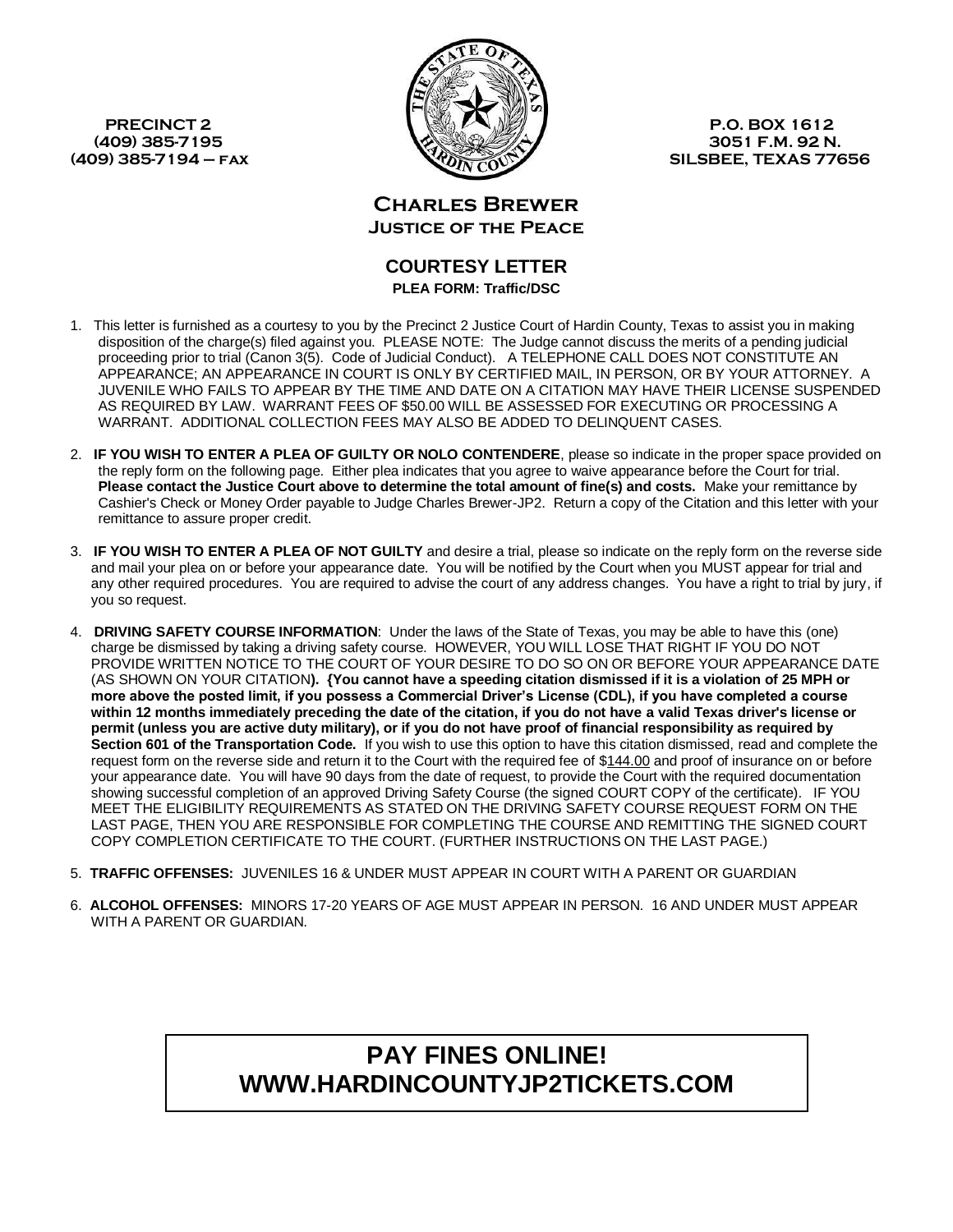## **REPLY FORM**

(Mail to the Justice Court indicated on the previous page. Enclose your copy of the Citation with your reply. Enclose a selfaddressed, stamped envelope if you need a receipt.)

\_\_\_\_\_\_\_\_\_\_\_\_\_\_\_\_\_\_\_\_\_\_\_\_\_\_\_\_\_\_\_\_\_\_\_\_\_\_\_\_\_\_\_\_\_\_\_\_\_\_\_\_\_\_\_\_\_\_\_\_\_\_\_\_\_\_\_\_\_\_\_\_\_\_\_\_\_\_\_\_\_\_\_\_\_\_\_\_\_\_\_\_\_\_\_\_\_\_\_\_\_\_\_\_

| Name (Print or type as it appears on your driver's license)                                                                                                                                                                                                                           |                  | Driver's license number           |  |
|---------------------------------------------------------------------------------------------------------------------------------------------------------------------------------------------------------------------------------------------------------------------------------------|------------------|-----------------------------------|--|
| <b>Current Mailing Address</b>                                                                                                                                                                                                                                                        | City, State, Zip | Telephone Number                  |  |
| Citation No.                                                                                                                                                                                                                                                                          | Date of Citation | Date cited to appear on or before |  |
| <b>CHECK ONE:</b><br>1. I hereby enter a plea of GUILTY and waive my right to trial by jury. CASHIER'S CHECK OR MONEY ORDER (NO<br><b>PERSONAL CHECKS ACCEPTED!)</b> in the amount of the fine(s) is enclosed. (Make your remittance payable to Judge<br>Charles Brewer-JP2.)         |                  |                                   |  |
| 2. I hereby enter a plea of <b>NOLO CONTENDERE / NO CONTEST</b> and waive my right to trial by jury. <b>CASHIER'S CHECK</b><br>OR MONEY ORDER (NO PERSONAL CHECKS ACCEPTED!) in the amount of the fine(s) is enclosed. (Make your<br>remittance payable to Judge Charles Brewer-JP2.) |                  |                                   |  |
| 3. I hereby enter a plea of NOT GUILTY and request a trial by JURY. I understand the Court will notify me by mail of my trial<br>date. Advise the court of any changes in address.                                                                                                    |                  |                                   |  |
| _4. I hereby enter a plea of NOT GUILTY and waive my right to a jury trial and request a trial before the JUDGE (Bench Trial).<br>I understand the Court will notify me by mail of my trial date. Advise the court of any changes in address.                                         |                  |                                   |  |
| NOTE: JUVENILES 16 & UNDER MUST APPEAR IN COURT WITH PARENT OR GUARDIAN.                                                                                                                                                                                                              |                  |                                   |  |
|                                                                                                                                                                                                                                                                                       |                  |                                   |  |

Signature **Example 2** and the Signature of the Amount of Date **Contract Contract Contract Contract Contract Contract Contract Contract Contract Contract Contract Contract Contract Contract Contract Contract Contract Contra**